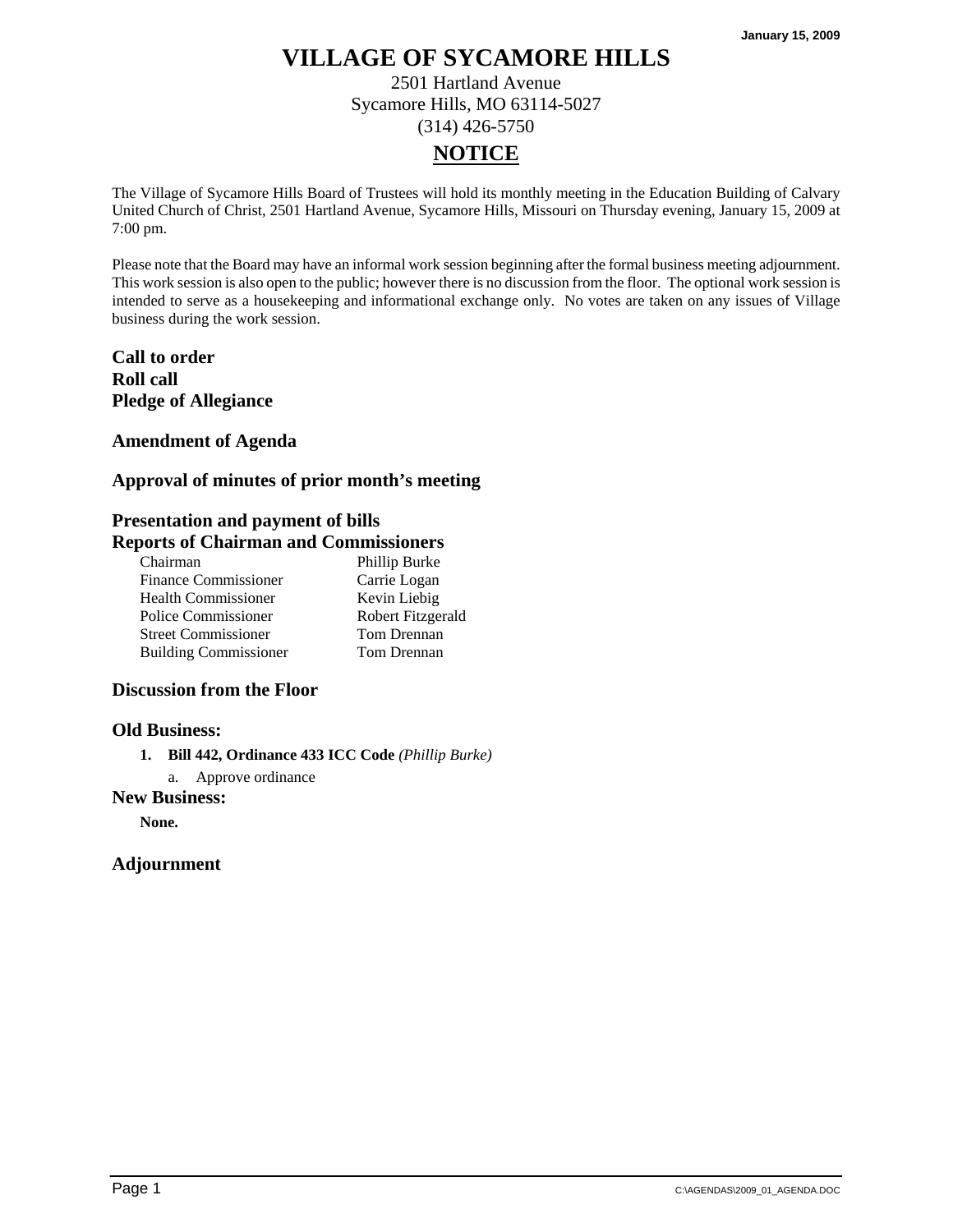2501 Hartland Avenue Sycamore Hills, MO 63114-5027 (314) 426-5750

- 1. Sewer Lateral Review (Tom Drennan)
- 2. Nuisance Ordinance Review (Joy Drennan)
- 3. Phone Card/Newsletter (Joy Drennan)
- 4. St. John Code Enforcement Contract (Tom Drennan)
- 5. Parental Neglect Ordinance (Joy Drennan)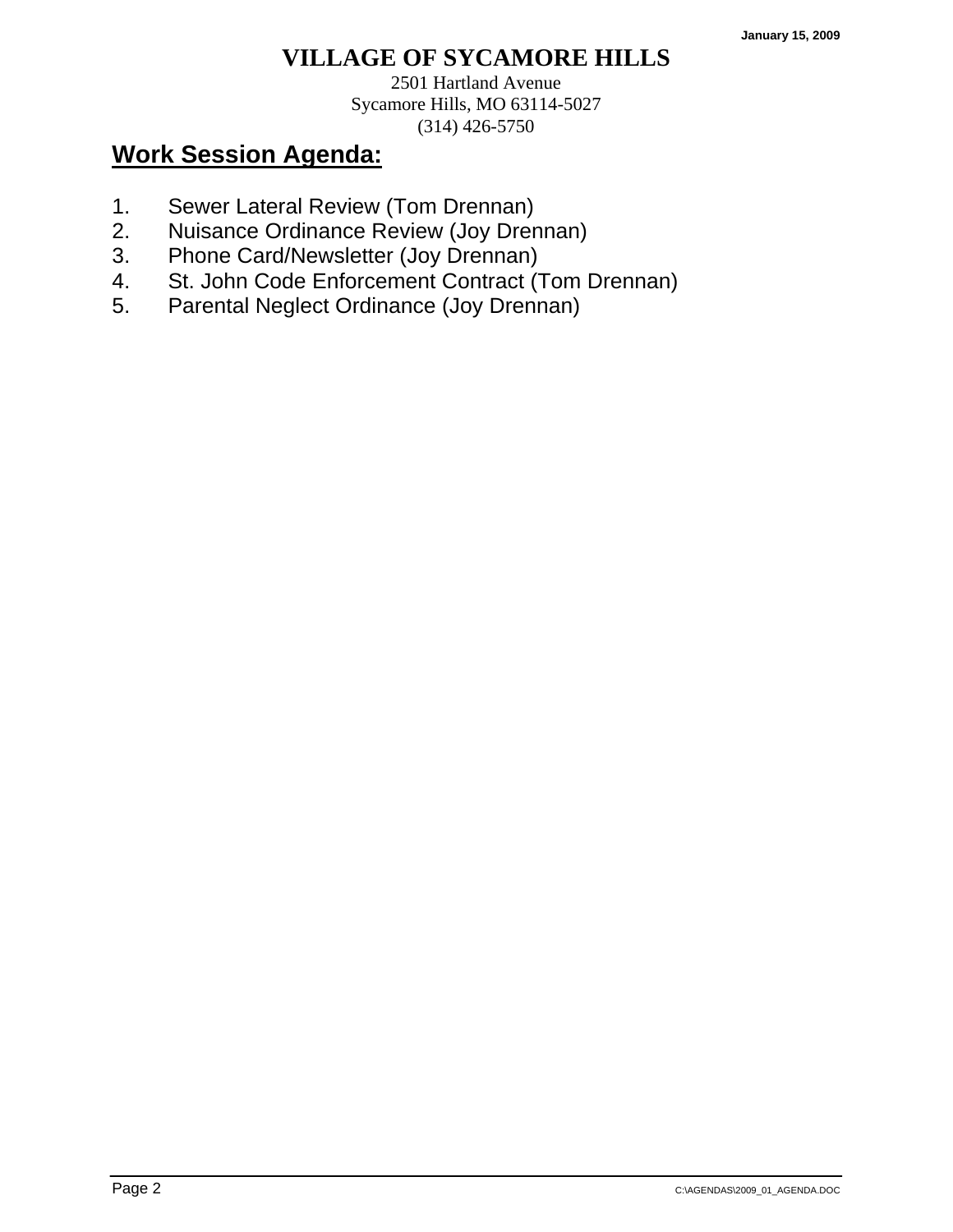2501 Hartland Avenue Sycamore Hills, MO 63114-5027 (314) 426-5750

# **NOTICE**

The Village of Sycamore Hills Board of Trustees will hold its monthly meeting in the Education Building of Calvary United Church of Christ, 2501 Hartland Avenue, Sycamore Hills, Missouri on Thursday evening, February 17, 2009 at 7:00 pm.

Please note that the Board may have an informal work session beginning after the formal business meeting adjournment. This work session is also open to the public; however there is no discussion from the floor. The optional work session is intended to serve as a housekeeping and informational exchange only. No votes are taken on any issues of Village business during the work session.

**Call to order Roll call Pledge of Allegiance** 

**Amendment of Agenda** 

## **Approval of minutes of prior month's meeting**

## **Presentation and payment of bills**

## **Reports of Chairman and Commissioners**

| Chairman                     | Phillip Burke     |
|------------------------------|-------------------|
| <b>Finance Commissioner</b>  | Carrie Logan      |
| <b>Health Commissioner</b>   | Kevin Liebig      |
| Police Commissioner          | Robert Fitzgerald |
| <b>Street Commissioner</b>   | Tom Drennan       |
| <b>Building Commissioner</b> | Tom Drennan       |

### **Discussion from the Floor**

#### **Old Business:**

**None.** 

**New Business:** 

- **1. Bill 444, Ordinance 436 Nuisance Ordinance** *(Phillip Burke)*
	- a. **Approve ordinance**
- **2. Bill 445, Ordinance 437 Parental Neglect Ordinance** *(Phillip Burke)*
	- a. **Approve ordinance**
- **3. Bill 446, Ordinance 438 CDBG Ordinance** *(Phillip Burke)*
	- a. **Approve ordinance**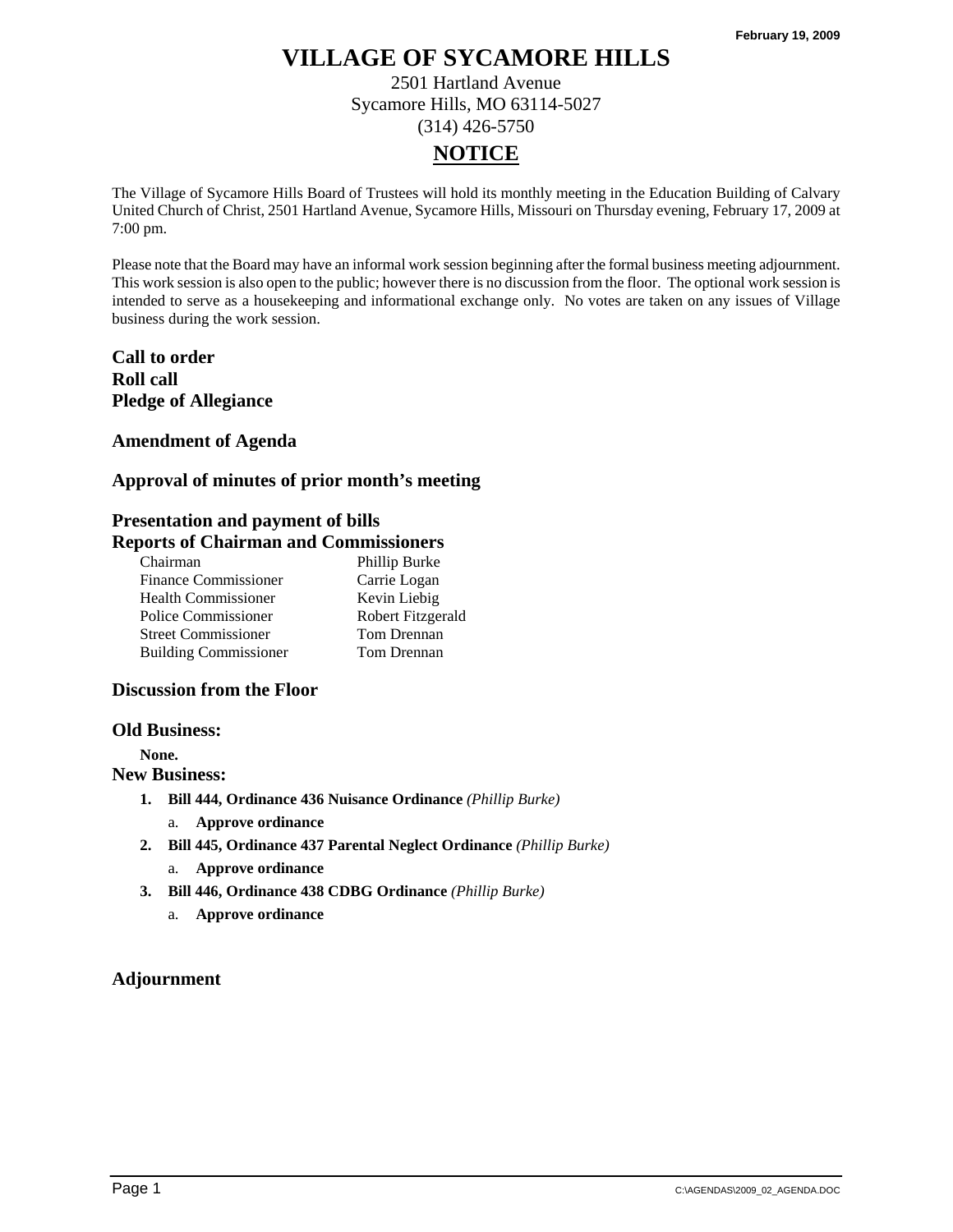2501 Hartland Avenue Sycamore Hills, MO 63114-5027 (314) 426-5750

# **Work Session Agenda:**

1. Newsletter Distribution

*Should we distribute a newsletter prior to the election or wait until after election along with phone card?* 

- 2. New office phones and add caller ID
- 3. St. John Code Enforcement Contract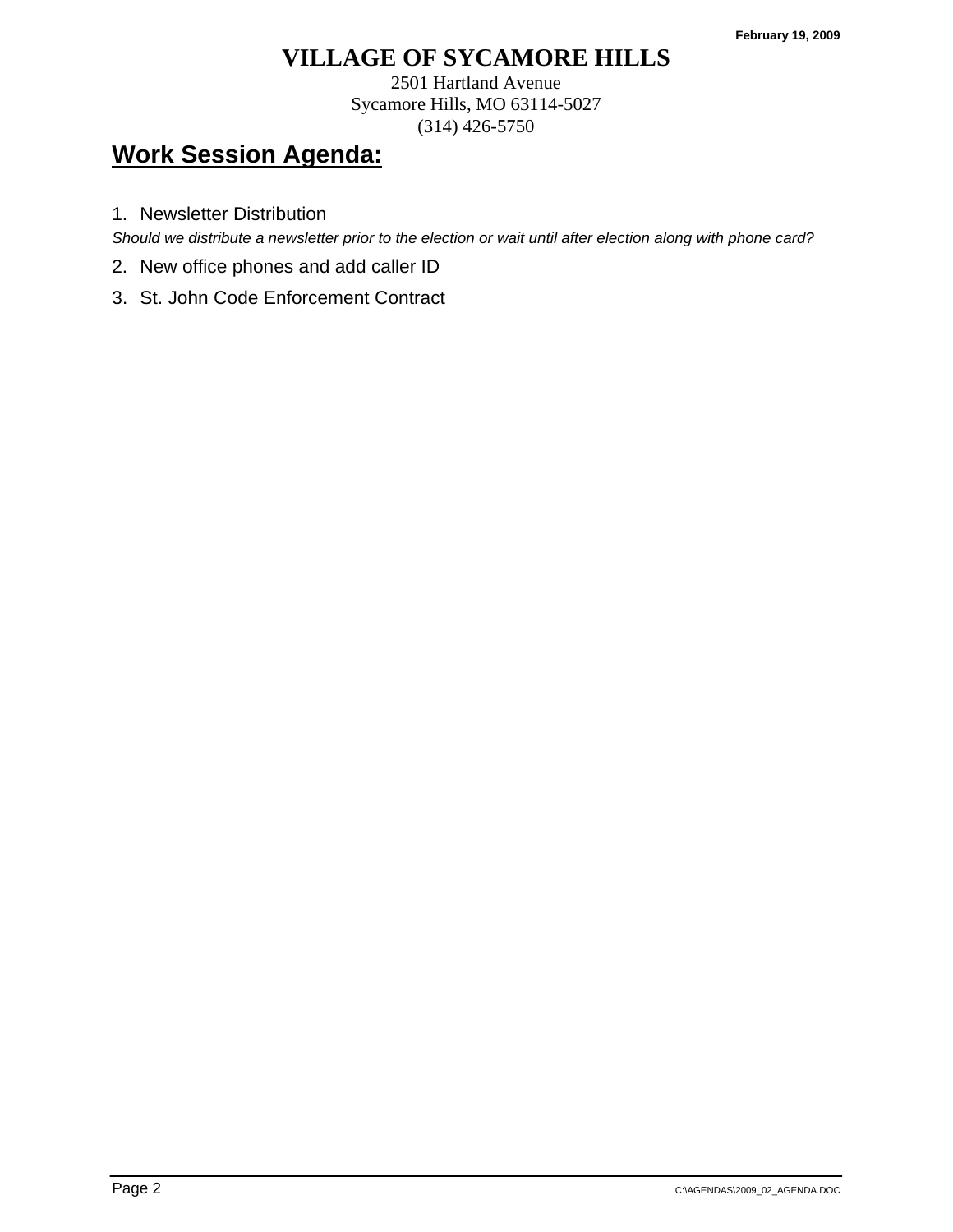2501 Hartland Avenue Sycamore Hills, MO 63114-5027 (314) 426-5750

# **NOTICE**

The Village of Sycamore Hills Board of Trustees will hold its monthly meeting in the Education Building of Calvary United Church of Christ, 2501 Hartland Avenue, Sycamore Hills, Missouri on Thursday evening, March 19, 2009 at 7:00 pm.

Please note that the Board may have an informal work session beginning after the formal business meeting adjournment. This work session is also open to the public; however there is no discussion from the floor. The optional work session is intended to serve as a housekeeping and informational exchange only. No votes are taken on any issues of Village business during the work session.

**Call to order Roll call Pledge of Allegiance** 

**Amendment of Agenda** 

### **Approval of minutes of prior month's meeting**

## **Presentation and payment of bills**

### **Reports of Chairman and Commissioners**

| Chairman                     | Phillip Burke     |
|------------------------------|-------------------|
| <b>Finance Commissioner</b>  | Carrie Logan      |
| <b>Health Commissioner</b>   | Kevin Liebig      |
| Police Commissioner          | Robert Fitzgerald |
| <b>Street Commissioner</b>   | Tom Drennan       |
| <b>Building Commissioner</b> | Tom Drennan       |

### **Discussion from the Floor**

#### **Old Business:**

**None.** 

#### **New Business:**

- **1. Bill 447, Ordinance 439- St. John Code Enforcement** 
	- a. **An ordinance allowing the Chairman to enter into agreement with the City of St. John for Code Enforcement within the village.**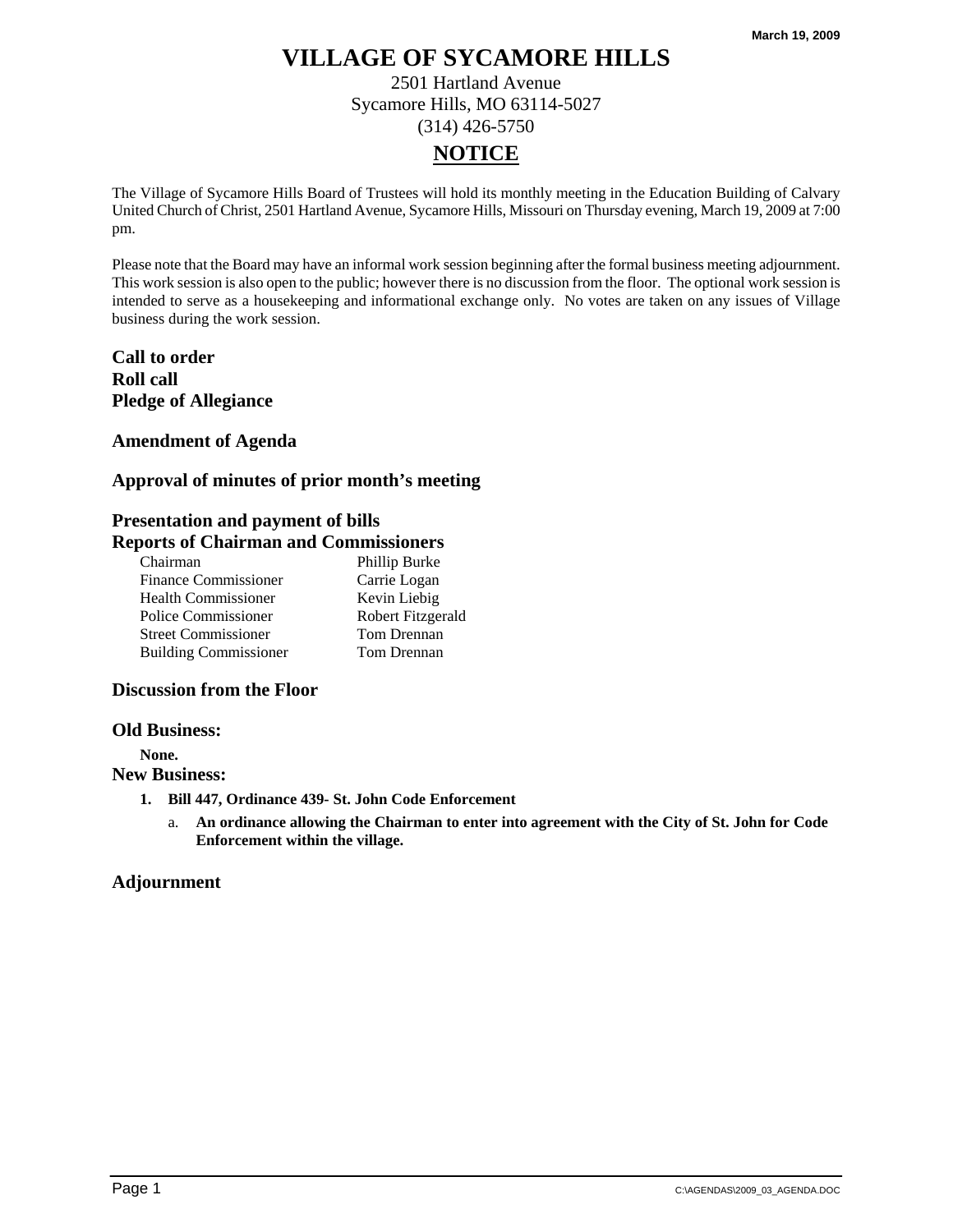2501 Hartland Avenue Sycamore Hills, MO 63114-5027 (314) 426-5750

- 1. Review Budget
- 2. Mowing Services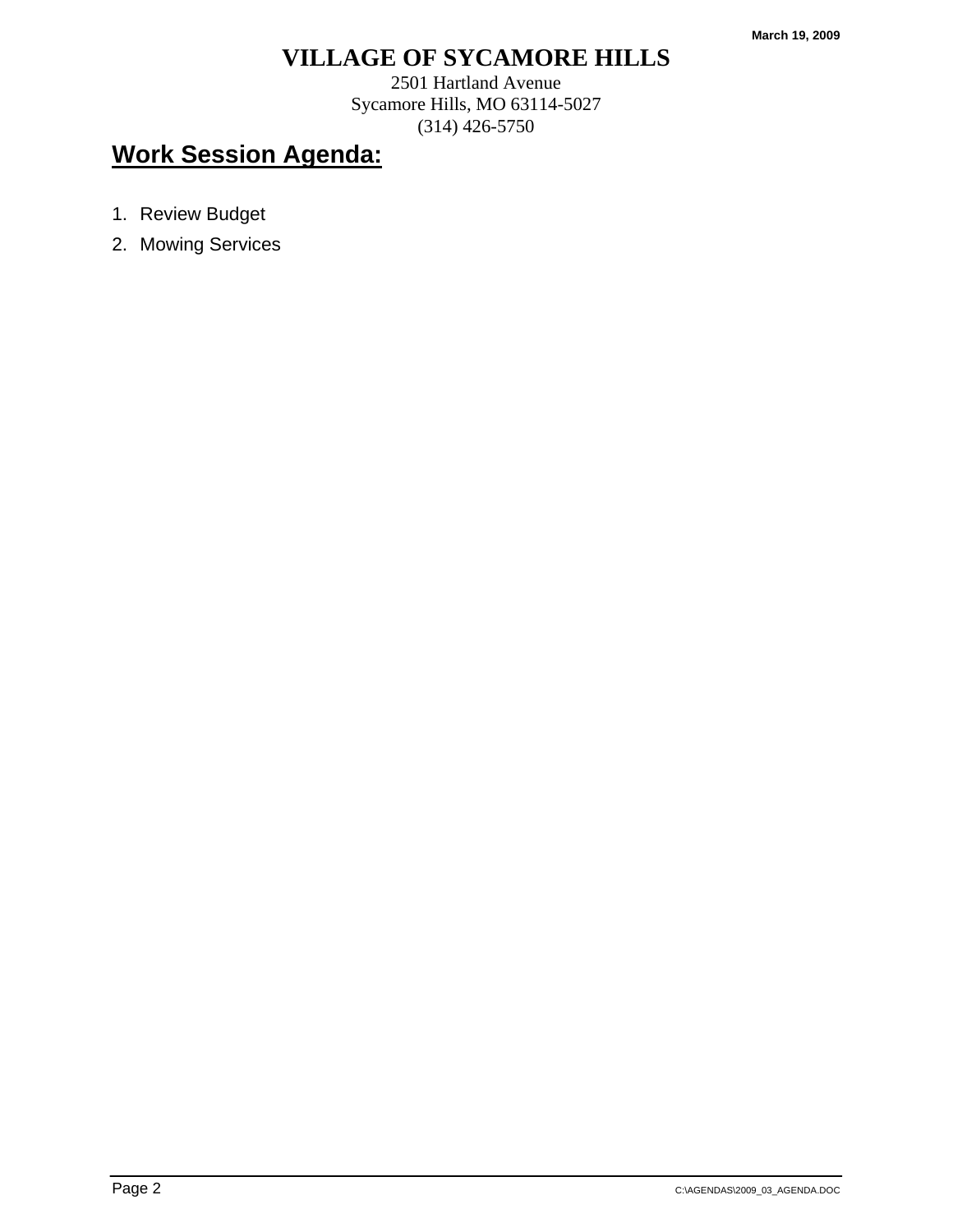2501 Hartland Avenue Sycamore Hills, MO 63114-5027 (314) 426-5750

# **NOTICE**

The Village of Sycamore Hills Board of Trustees will hold its monthly meeting in the Education Building of Calvary United Church of Christ, 2501 Hartland Avenue, Sycamore Hills, Missouri on Thursday evening, April 16, 2009 at 7:00 pm.

Please note that the Board may have an informal work session beginning after the formal business meeting adjournment. This work session is also open to the public; however there is no discussion from the floor. The optional work session is intended to serve as a housekeeping and informational exchange only. No votes are taken on any issues of Village business during the work session.

## **Call to order Roll call Pledge of Allegiance**

## **Amendment of Agenda**

## **Approval of minutes of prior month's meeting**

## **Presentation and payment of bills**

## **Reports of Chairman and Commissioners**

| Chairman                     | Phillip Burke     |
|------------------------------|-------------------|
| <b>Finance Commissioner</b>  | Carrie Logan      |
| <b>Health Commissioner</b>   | Kevin Liebig      |
| Police Commissioner          | Robert Fitzgerald |
| <b>Street Commissioner</b>   | Tom Drennan       |
| <b>Building Commissioner</b> | Tom Drennan       |

### **Discussion from the Floor**

#### **Old Business:**

**None.** 

### **New Business:**

- **1. Police Contract for 2009/2010** 
	- a. Adopt contract.
- **2. Bill 447, Ordinance 439- St. John Code Enforcement** 
	- a. An ordinance allowing the Chairman to enter into agreement with the City of St. John for Code Enforcement within the village.

### **3. 2009/2010 Budget**

a. Adopt budget for fiscal year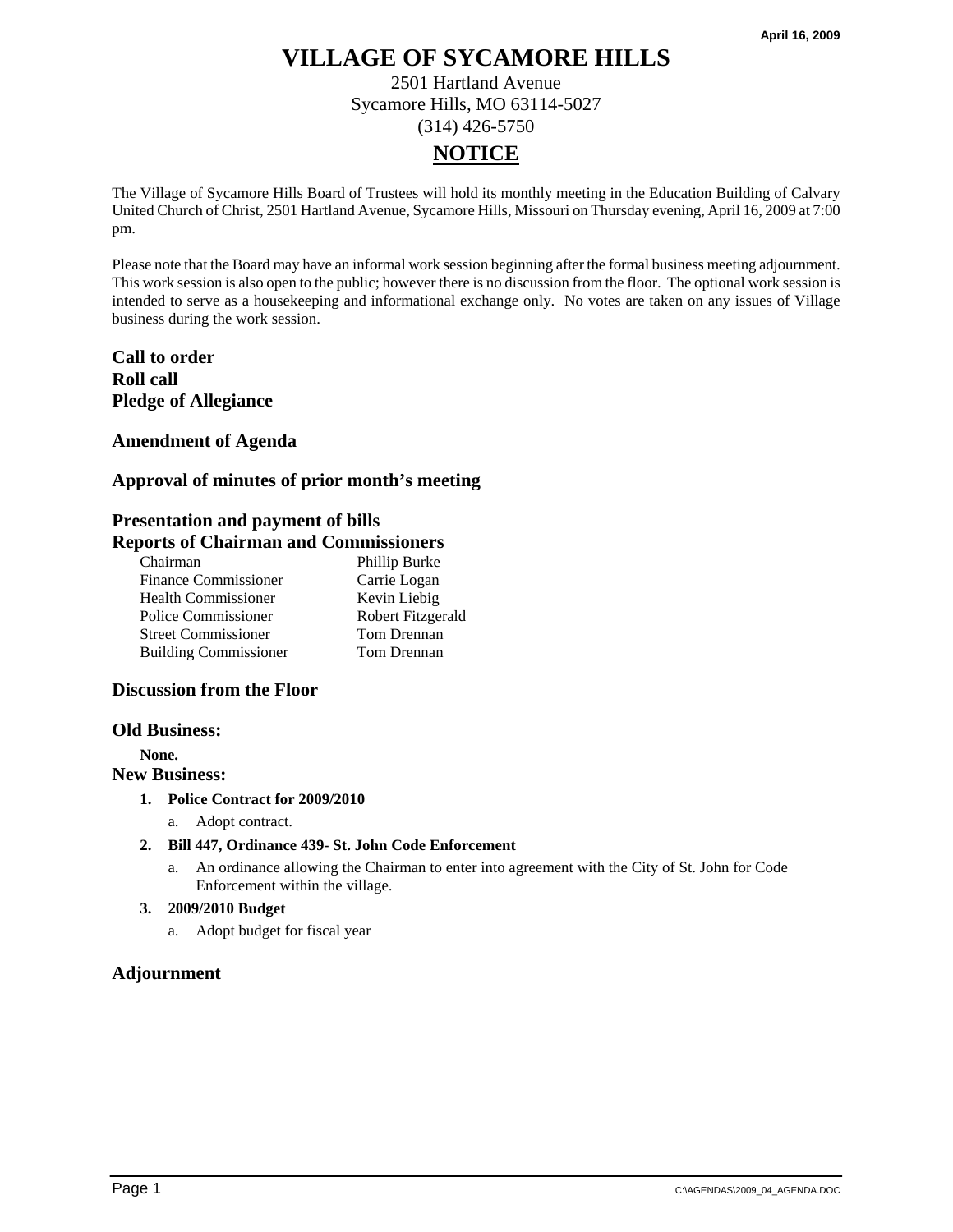2501 Hartland Avenue Sycamore Hills, MO 63114-5027 (314) 426-5750

# **Work Session Agenda:**

1. Mowing Services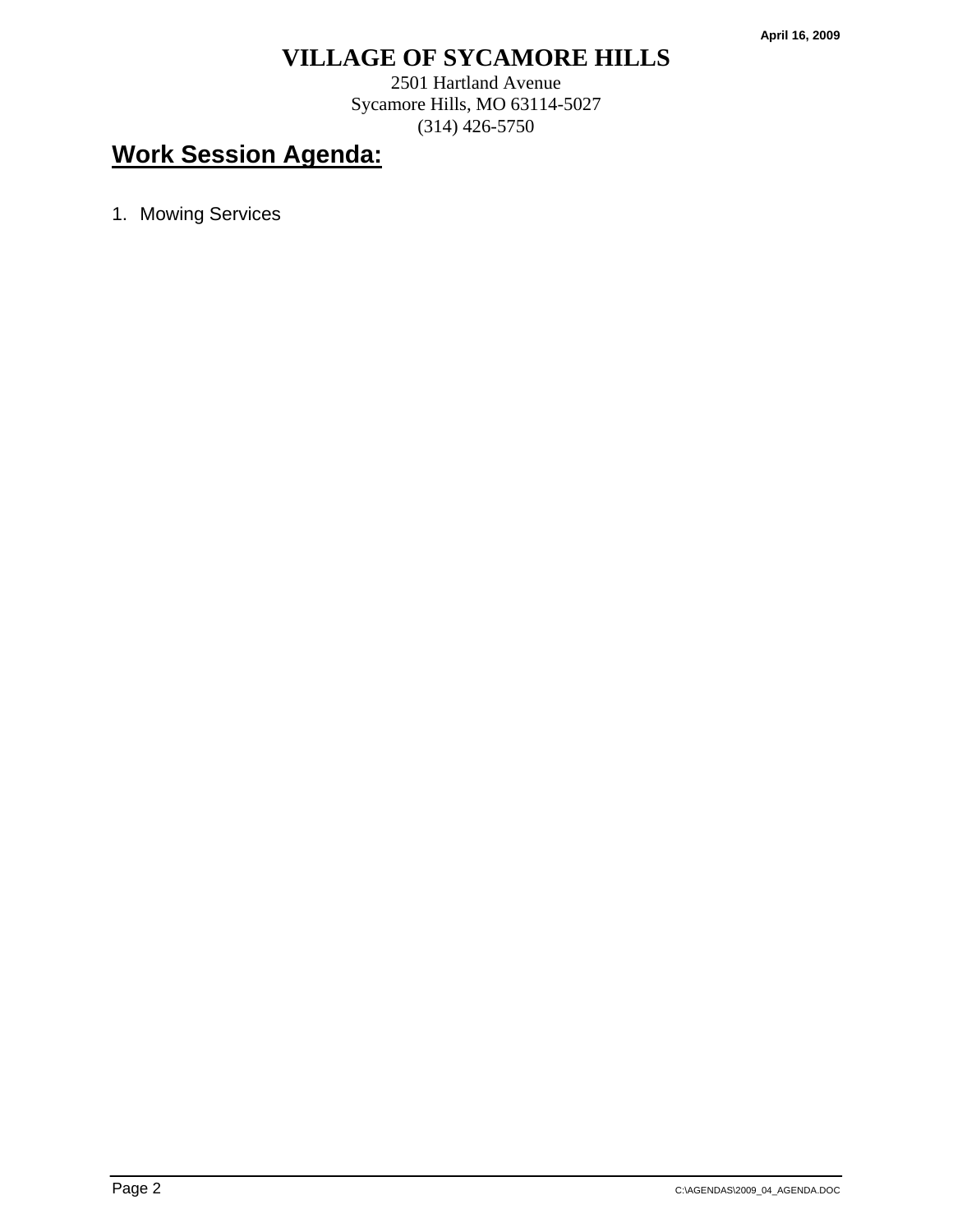2501 Hartland Avenue Sycamore Hills, MO 63114-5027 (314) 426-5750

# **NOTICE**

The Village of Sycamore Hills Board of Trustees will hold its monthly meeting in the Education Building of Calvary United Church of Christ, 2501 Hartland Avenue, Sycamore Hills, Missouri on Thursday evening, May 21, 2009 at 7:00 pm.

Please note that the Board may have an informal work session beginning after the formal business meeting adjournment. This work session is also open to the public; however there is no discussion from the floor. The optional work session is intended to serve as a housekeeping and informational exchange only. No votes are taken on any issues of Village business during the work session.

**Call to order Roll call Pledge of Allegiance** 

**Reading of Election Results** 

**Oath of Office** 

### **Amendment of Agenda**

### **Approval of minutes of prior month's meeting**

## **Presentation and payment of bills**

### **Reports of Chairman and Commissioners**

| Chairman                     | Phillip Burke     |
|------------------------------|-------------------|
| <b>Finance Commissioner</b>  | Carrie Logan      |
| <b>Health Commissioner</b>   | Kevin Liebig      |
| Police Commissioner          | Robert Fitzgerald |
| <b>Street Commissioner</b>   | Tom Drennan       |
| <b>Building Commissioner</b> | Tom Drennan       |

### **Discussion from the Floor**

#### **Old Business:**

**None.** 

#### **New Business:**

- **1. Bill 450, Ordinance 442 Appointment of Public Officials for 2009/2010** 
	- a. An ordinance appointing Public Officials.
- **2. 8923 Midland (Corner of Brown and Midland) and 2431 Walton** 
	- a. State of Property

## **Adjournment**

- 1. Tree Survey
- 2. Banking Services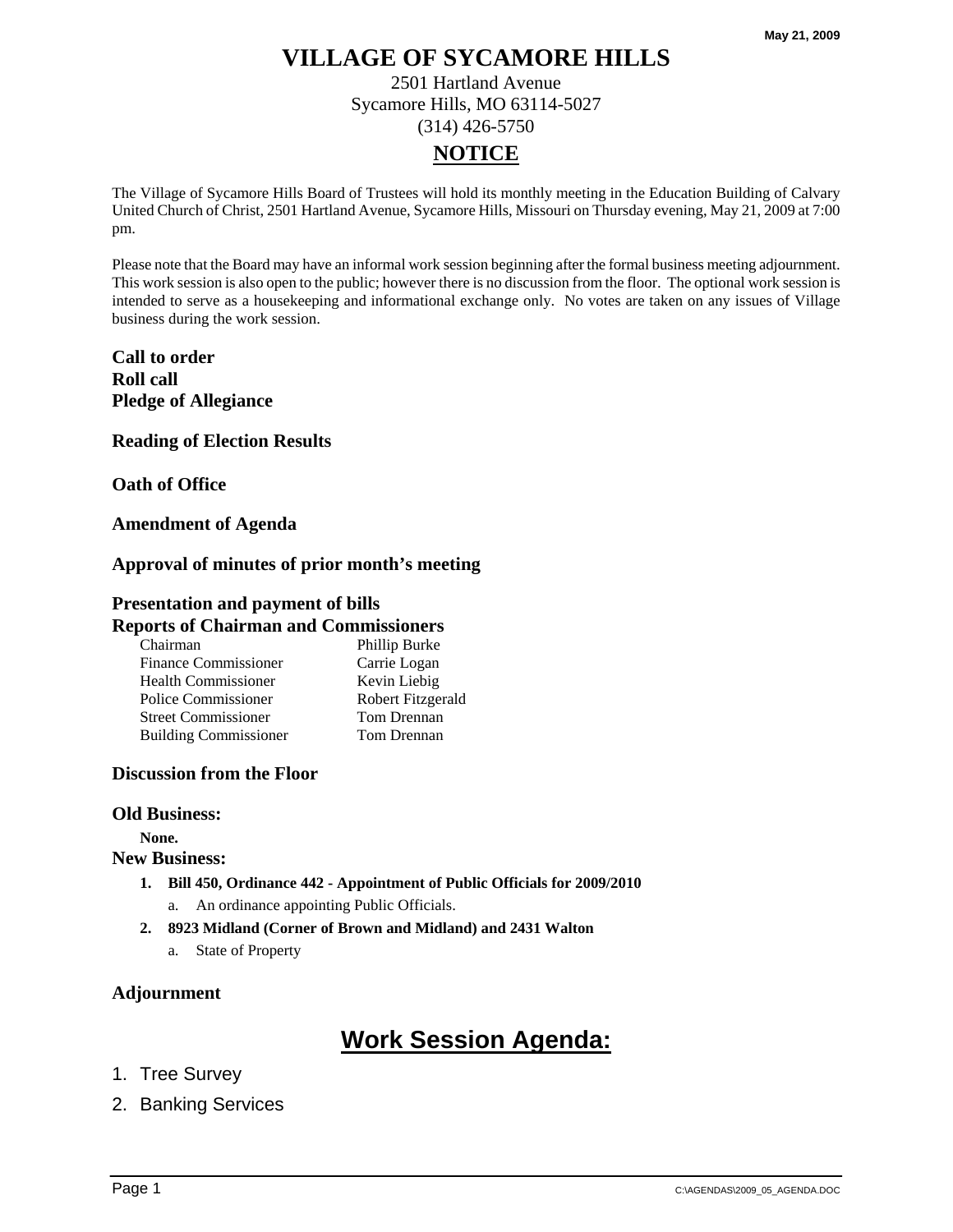2501 Hartland Avenue Sycamore Hills, MO 63114-5027 (314) 426-5750

# **NOTICE**

The Village of Sycamore Hills Board of Trustees will hold its monthly meeting in the Education Building of Calvary United Church of Christ, 2501 Hartland Avenue, Sycamore Hills, Missouri on Thursday evening, June 18, 2009 at 7:00 pm.

Please note that the Board may have an informal work session beginning after the formal business meeting adjournment. This work session is also open to the public; however there is no discussion from the floor. The optional work session is intended to serve as a housekeeping and informational exchange only. No votes are taken on any issues of Village business during the work session.

## **Call to order Roll call Pledge of Allegiance**

## **Amendment of Agenda**

## **Public Hearing - Community Development Block Grant**

Record of Attendance Discussion

## **Approval of minutes of prior month's meeting**

### **Presentation and payment of bills Reports of Chairman and Commissioners**

| Chairman                     | Phillip Burke     |
|------------------------------|-------------------|
| Finance Commissioner         | Carrie Logan      |
| Health Commissioner          | Kevin Liebig      |
| Police Commissioner          | Robert Fitzgerald |
| <b>Street Commissioner</b>   | Tom Drennan       |
| <b>Building Commissioner</b> | Tom Drennan       |

## **Discussion from the Floor**

### **Old Business:**

**None. New Business: None.** 

## **Adjournment**

- 1. Tree Survey (set a date)
- 2. Sidewalk Replacement for 2009 (odd addresses)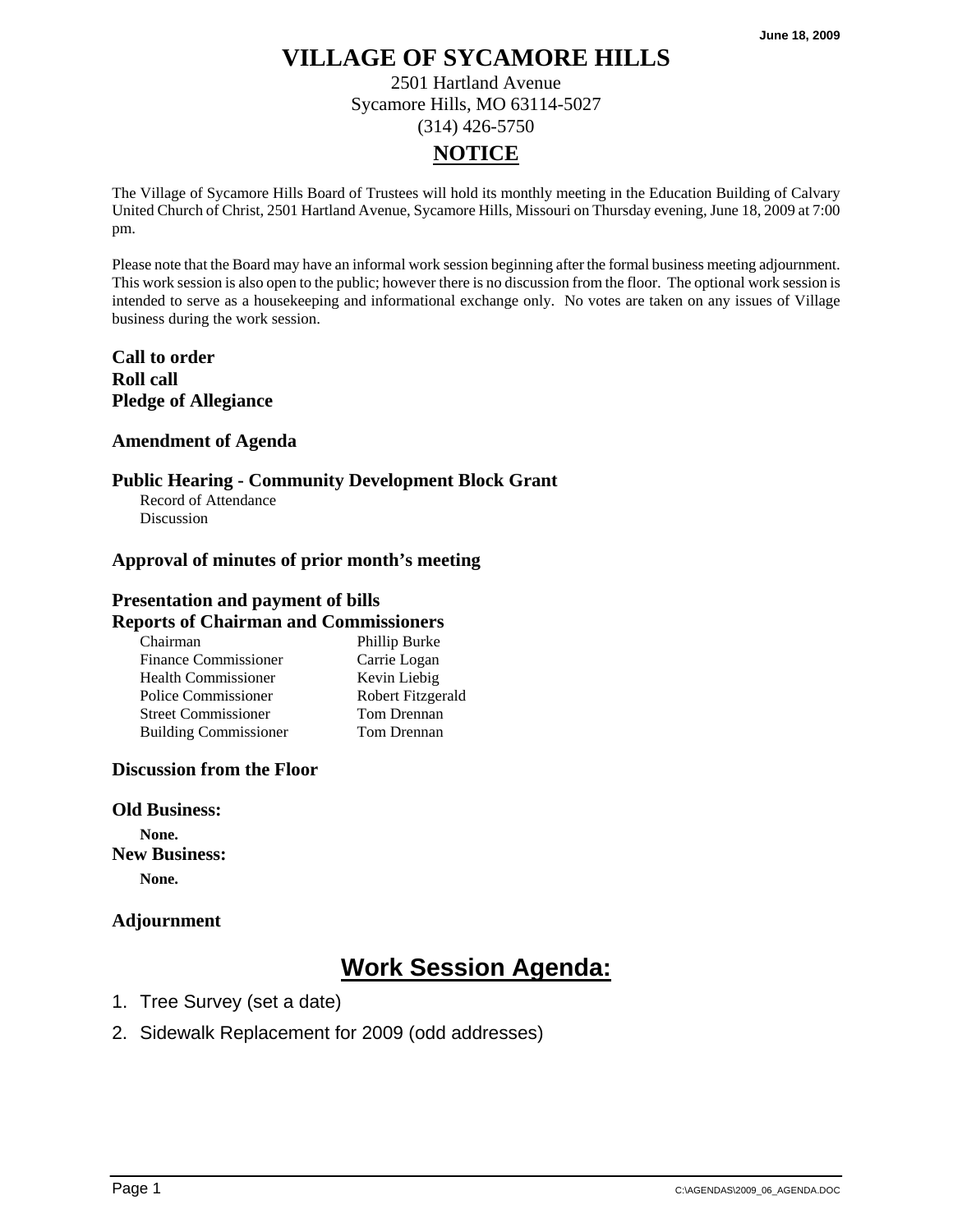2501 Hartland Avenue Sycamore Hills, MO 63114-5027 (314) 426-5750

# **NOTICE**

The Village of Sycamore Hills Board of Trustees will hold its monthly meeting in the Education Building of Calvary United Church of Christ, 2501 Hartland Avenue, Sycamore Hills, Missouri on Thursday evening, July 16, 2009 at 7:00 pm.

Please note that the Board may have an informal work session beginning after the formal business meeting adjournment. This work session is also open to the public; however there is no discussion from the floor. The optional work session is intended to serve as a housekeeping and informational exchange only. No votes are taken on any issues of Village business during the work session.

**Call to order Roll call Pledge of Allegiance** 

**Amendment of Agenda** 

## **Approval of minutes of prior month's meeting**

## **Presentation and payment of bills**

### **Reports of Chairman and Commissioners**

| Chairman                     | Phillip Burke     |
|------------------------------|-------------------|
| <b>Finance Commissioner</b>  | Carrie Logan      |
| <b>Health Commissioner</b>   | Kevin Liebig      |
| Police Commissioner          | Robert Fitzgerald |
| <b>Street Commissioner</b>   | Tom Drennan       |
| <b>Building Commissioner</b> | Tom Drennan       |

### **Discussion from the Floor**

### **Old Business:**

- **1. St. John Proposal 1 Grade Alley Status**
- **2. St. John Proposal 2 Grade Village Lot Status**

#### **New Business:**

**1. 2009 Sidewalk Project** 

## **Adjournment**

# **Work Session Agenda:**

#### **1. Tree Survey (set a date)**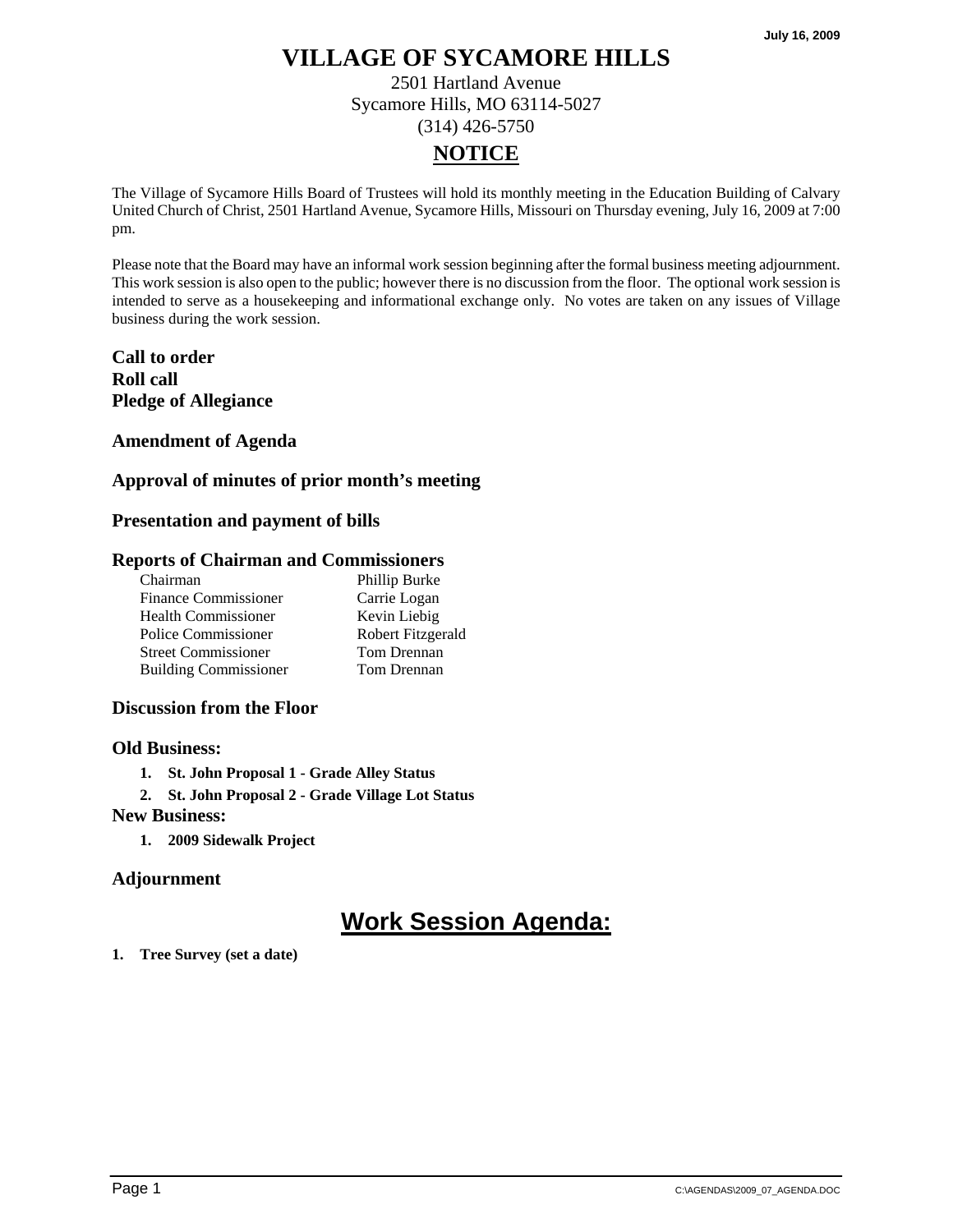2501 Hartland Avenue

Sycamore Hills, MO 63114-5027

(314) 426-5750

# **NOTICE**

The Village of Sycamore Hills Board of Trustees will hold its monthly meeting in the Education Building of Calvary United Church of Christ, 2501 Hartland Avenue, Sycamore Hills, Missouri on Thursday evening, August 20, 2009 at 7:00 pm.

Please note that the Board may have an informal work session beginning after the formal business meeting adjournment. This work session is also open to the public; however there is no discussion from the floor. The optional work session is intended to serve as a housekeeping and informational exchange only. No votes are taken on any issues of Village business during the work session.

### **Call to order**

### **Roll call**

### **Pledge of Allegiance**

### **Public Hearing - 2010 Tax Rate**

Record of Attendance Discussion Set the Tax Rate for 2010 (Bill 451, Ordinance 443)

### **Amendment of Agenda**

### **Approval of minutes of prior month's meeting**

### **Presentation and payment of bills**

#### **Reports of Chairman and Commissioners**

| Chairman                     | Phillip Burke     |
|------------------------------|-------------------|
| <b>Finance Commissioner</b>  | Carrie Logan      |
| <b>Health Commissioner</b>   | Kevin Liebig      |
| Police Commissioner          | Robert Fitzgerald |
| <b>Street Commissioner</b>   | Tom Drennan       |
| <b>Building Commissioner</b> | Tom Drennan       |

## **Discussion from the Floor**

#### **Old Business:**

- **1. St. John Proposal 1 Grade Alley Status**
- **2. St. John Proposal 2 Grade Village Lot Status**
- **3. 2009 Sidewalk Project Bid Package Status**

#### **New Business:**

- **1. Occupancy Permits Adopt St. John Fees**
- **2. IRS changes Discussion**

#### **Adjournment**

- **1. Tree Survey**
- **2. Removal of Dead Animals**
- **3. Miscellaneous**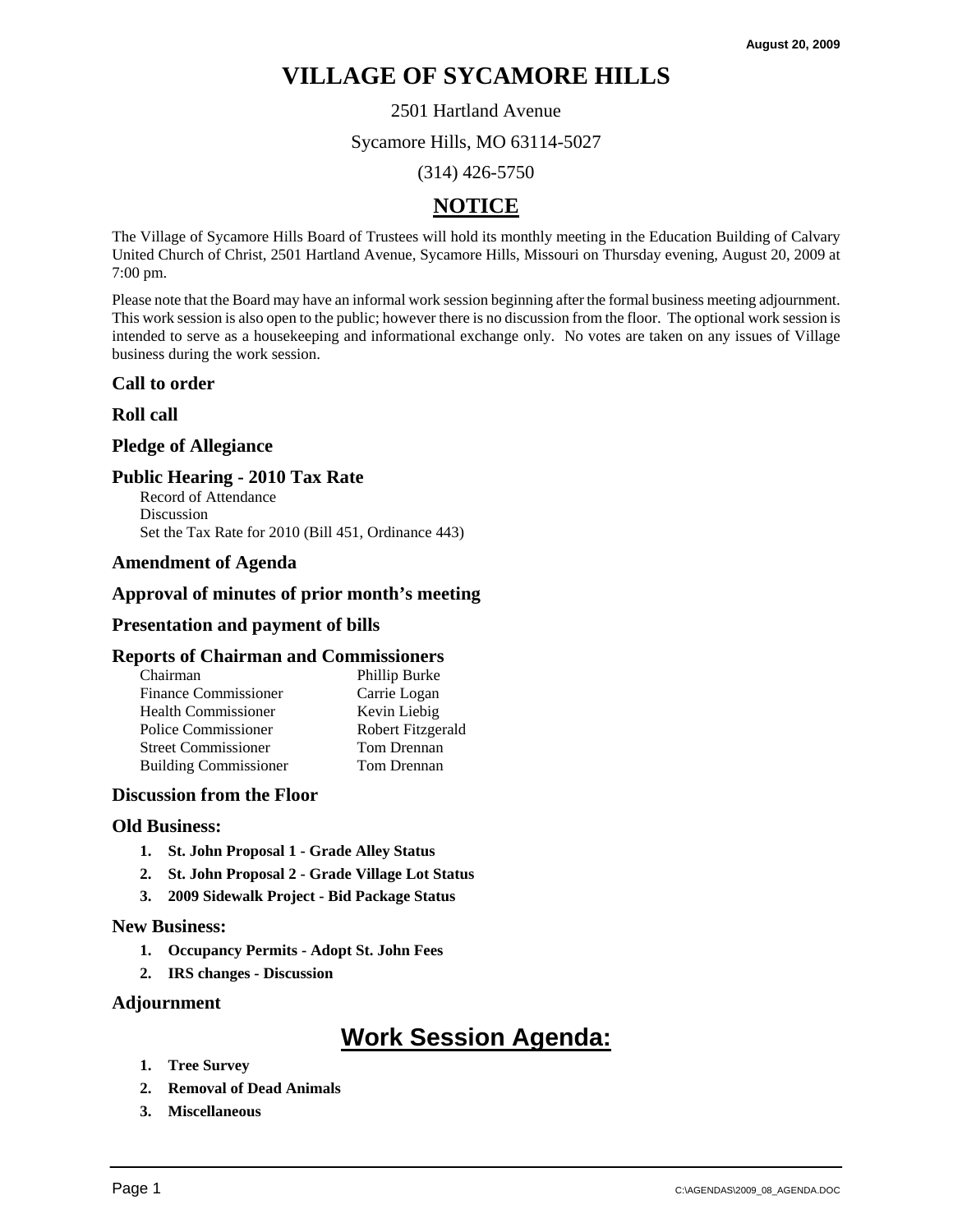2501 Hartland Avenue

Sycamore Hills, MO 63114-5027

(314) 426-5750

## **NOTICE**

The Village of Sycamore Hills Board of Trustees will hold its monthly meeting in the Education Building of Calvary United Church of Christ, 2501 Hartland Avenue, Sycamore Hills, Missouri on Thursday evening, September 17, 2009 at 7:00 pm.

Please note that the Board may have an informal work session beginning after the formal business meeting adjournment. This work session is also open to the public; however there is no discussion from the floor. The optional work session is intended to serve as a housekeeping and informational exchange only. No votes are taken on any issues of Village business during the work session.

### **Call to order**

**Roll call** 

**Pledge of Allegiance** 

### **Amendment of Agenda**

### **Approval of minutes of prior month's meeting**

### **Presentation and payment of bills**

### **Reports of Chairman and Commissioners**

| Chairman                     | Phillip Burke     |
|------------------------------|-------------------|
| <b>Finance Commissioner</b>  | Carrie Logan      |
| <b>Health Commissioner</b>   | Kevin Liebig      |
| Police Commissioner          | Robert Fitzgerald |
| <b>Street Commissioner</b>   | Tom Drennan       |
| <b>Building Commissioner</b> | Tom Drennan       |

#### **Discussion from the Floor**

#### **Old Business:**

- **1. St. John Proposal 1 Grade Alley Status**
- **2. 2009 Sidewalk Project Bid Package Status**

#### **New Business:**

- **1. Occupancy Permits Adopt St. John Fees**
- **2. Business License Application**
- **3. Tree Abatement 4 locations**

#### **Adjournment**

- **1. Review of Lions Fair**
- **2. Repair of Barricades**
- **3. Removal of Dead Animals**
- **4. Pothole Repair**
- **5. Miscellaneous**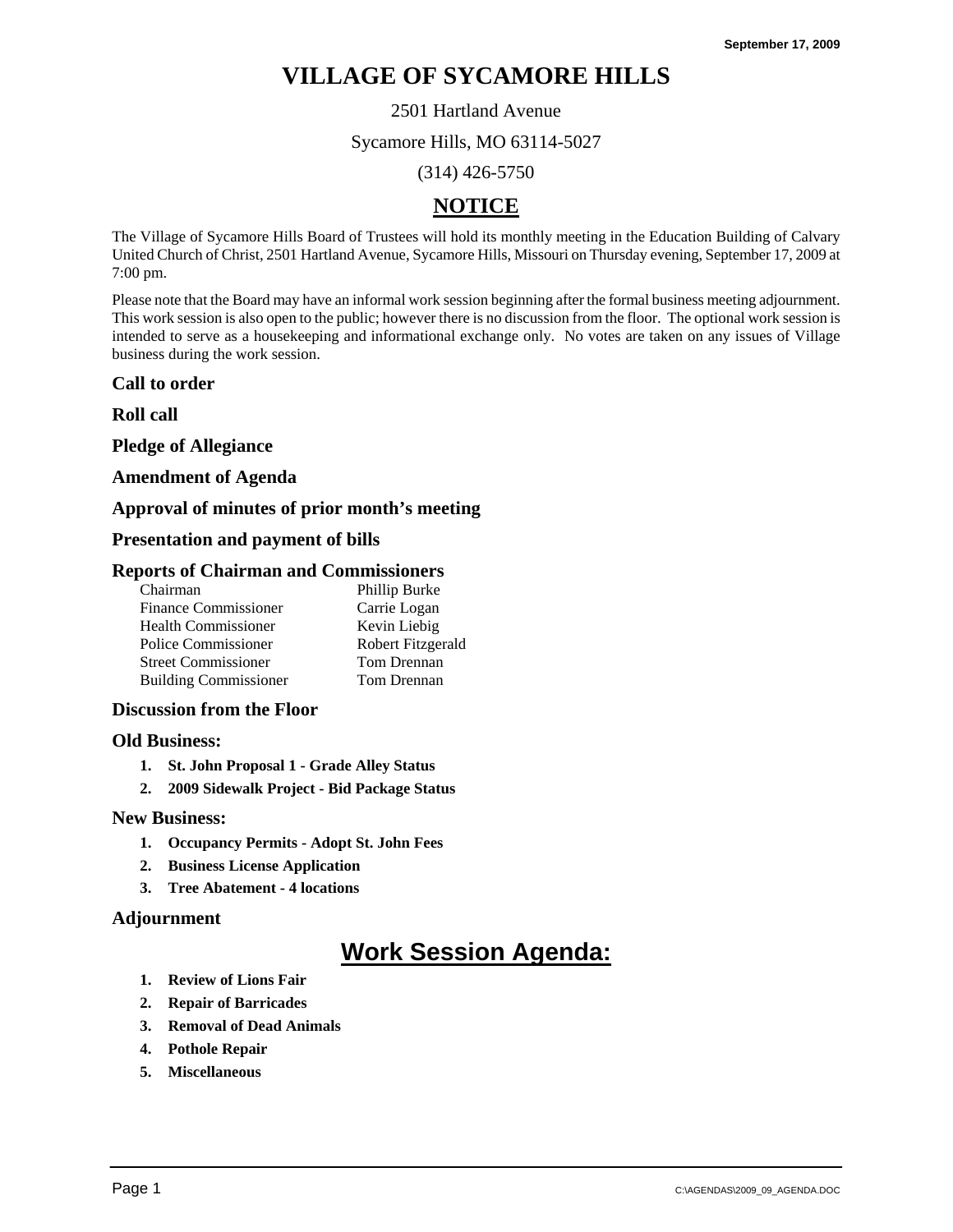2501 Hartland Avenue

Sycamore Hills, MO 63114-5027

(314) 426-5750

# **NOTICE**

The Village of Sycamore Hills Board of Trustees will hold its monthly meeting in the Education Building of Calvary United Church of Christ, 2501 Hartland Avenue, Sycamore Hills, Missouri on Thursday evening, October 15, 2009 at 7:00 pm.

Please note that the Board may have an informal work session beginning after the formal business meeting adjournment. This work session is also open to the public; however there is no discussion from the floor. The optional work session is intended to serve as a housekeeping and informational exchange only. No votes are taken on any issues of Village business during the work session.

### **Call to order**

**Roll call** 

**Pledge of Allegiance** 

### **Amendment of Agenda**

### **Approval of minutes of prior month's meeting**

### **Presentation and payment of bills**

### **Reports of Chairman and Commissioners**

| Chairman                     | Phillip Burke     |
|------------------------------|-------------------|
| <b>Finance Commissioner</b>  | Carrie Logan      |
| <b>Health Commissioner</b>   | Kevin Liebig      |
| Police Commissioner          | Robert Fitzgerald |
| <b>Street Commissioner</b>   | Tom Drennan       |
| <b>Building Commissioner</b> | Tom Drennan       |

### **Discussion from the Floor**

#### **Old Business:**

- **1. St. John Proposal 1 Grade Alley Status**
- **2. 2009 Sidewalk Project Additional Work**
- **3. Occupancy Permits Adopt St. John Fees**

#### **New Business:**

**None** 

### **Adjournment**

- **1. Pothole Repair**
- **2. Miscellaneous**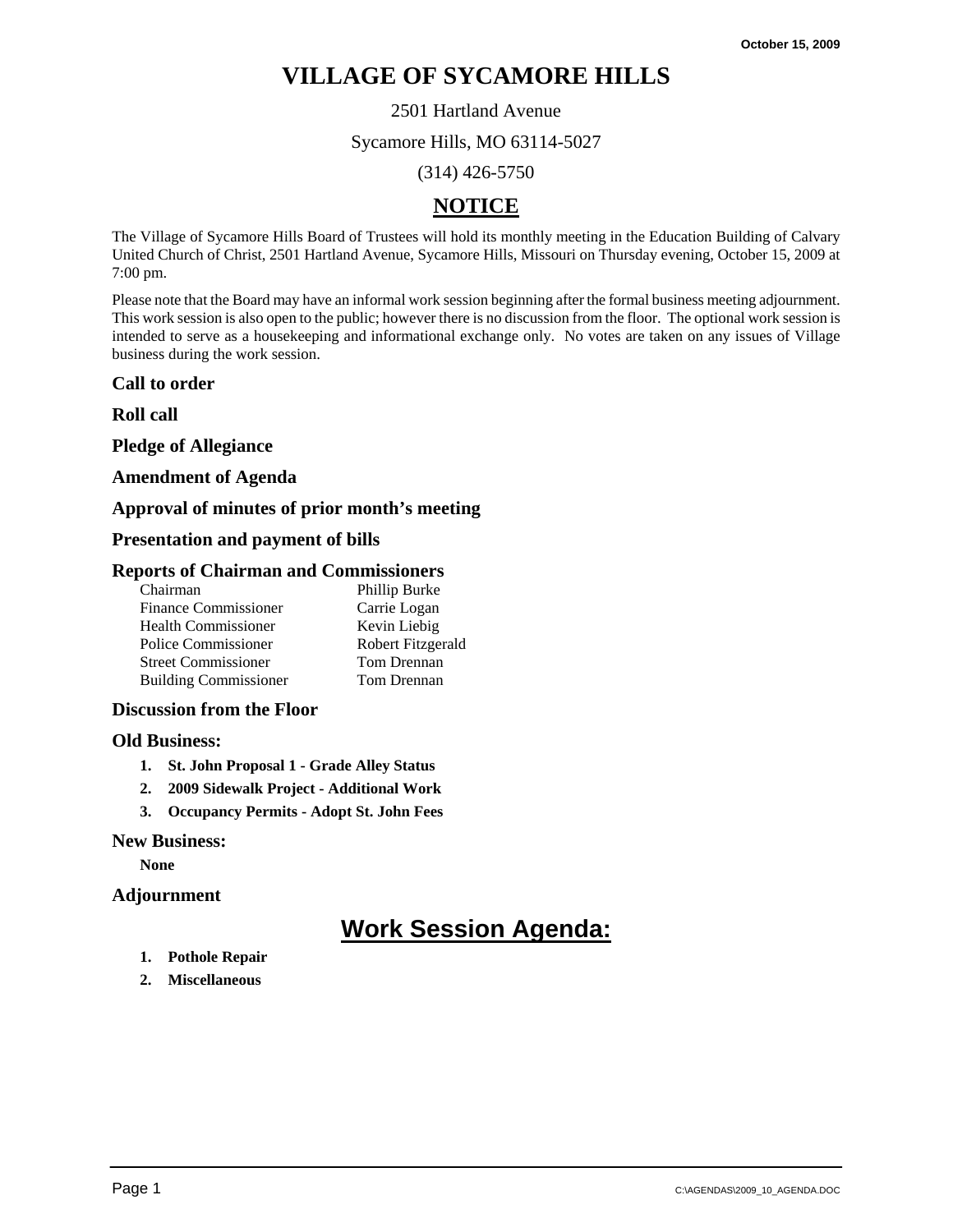2501 Hartland Avenue

Sycamore Hills, MO 63114-5027

(314) 426-5750

# **NOTICE**

The Village of Sycamore Hills Board of Trustees will hold its monthly meeting in the Education Building of Calvary United Church of Christ, 2501 Hartland Avenue, Sycamore Hills, Missouri on Thursday evening, November 19, 2009 at 7:00 pm.

Please note that the Board may have an informal work session beginning after the formal business meeting adjournment. This work session is also open to the public; however there is no discussion from the floor. The optional work session is intended to serve as a housekeeping and informational exchange only. No votes are taken on any issues of Village business during the work session.

### **Call to order**

**Roll call** 

**Pledge of Allegiance** 

### **Amendment of Agenda**

## **Approval of minutes of prior month's meeting**

### **Presentation and payment of bills**

### **Reports of Chairman and Commissioners**

| Chairman                     | Phillip Burke     |
|------------------------------|-------------------|
| <b>Finance Commissioner</b>  | Carrie Logan      |
| <b>Health Commissioner</b>   | Kevin Liebig      |
| Police Commissioner          | Robert Fitzgerald |
| <b>Street Commissioner</b>   | Tom Drennan       |
| <b>Building Commissioner</b> | Tom Drennan       |

### **Discussion from the Floor**

#### **Old Business:**

- **1. St. John Proposal 1 Grade Alley Status**
- **2. 2009 Sidewalk Project Status**
- **3. Occupancy Permits Adopt St. John Fees**

#### **New Business:**

- **1. Bill 453 Ordinance 446-Election Filing Ordinance**
- **2. 2009 Road Repairs**
- **3. Resolution for All Hazard Mitigation Plan Resolution 2009-01**
- **4. Proclamation for Eagle Scout**

### **Adjournment**

- **1. Sewer Lateral Repair on Northland**
- **2. Purchasing Ordinance**
- **3. Miscellaneous**